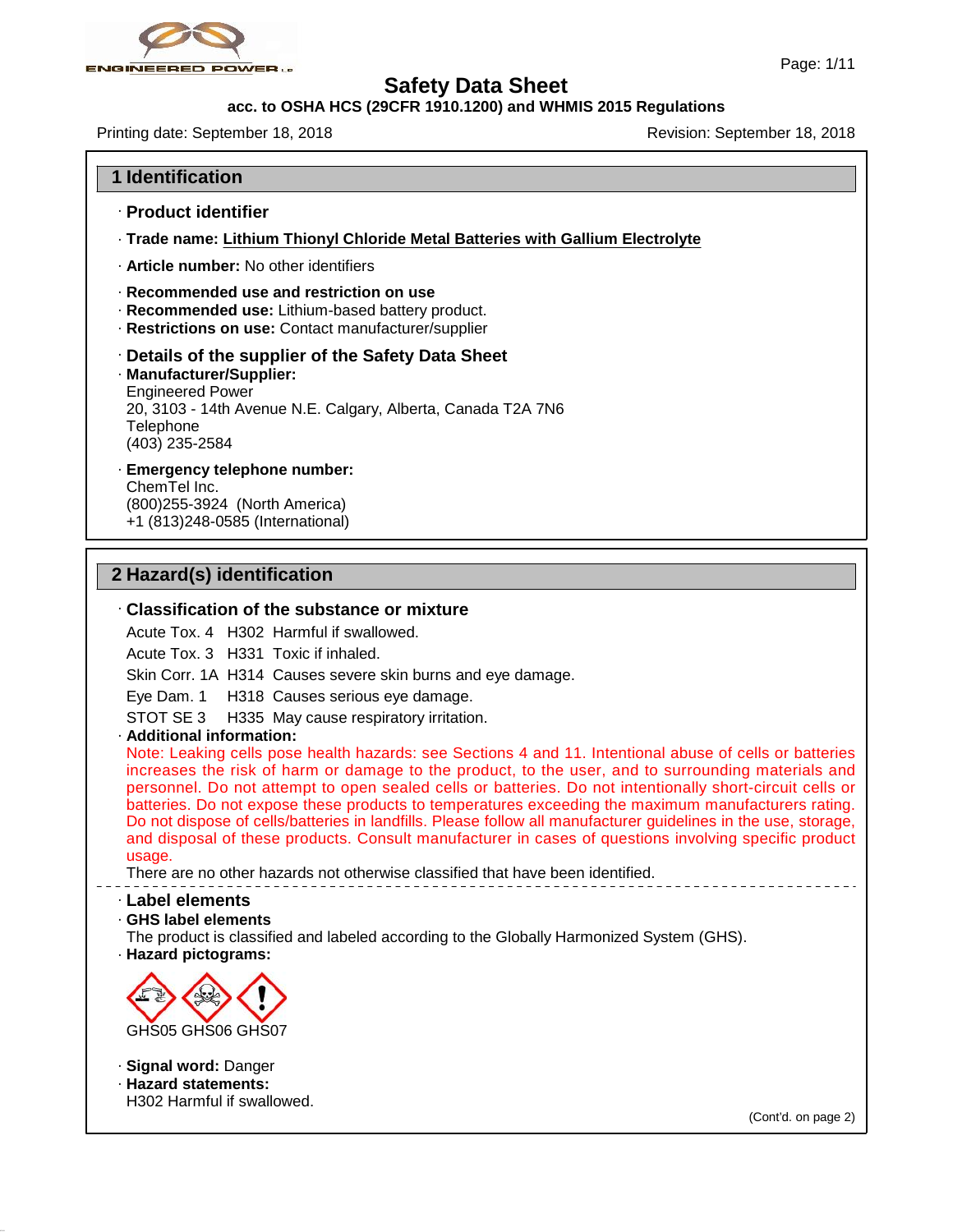# **acc. to OSHA HCS (29CFR 1910.1200) and WHMIS 2015 Regulations**

Printing date: September 18, 2018 **Printing date: September 18, 2018** 

# **Trade name: Lithium Thionyl Chloride Metal Batteries with Gallium Electrolyte**

|                                            | (Cont'd. of page 1)                                                                                                   |
|--------------------------------------------|-----------------------------------------------------------------------------------------------------------------------|
| H331 Toxic if inhaled.                     |                                                                                                                       |
|                                            | H314 Causes severe skin burns and eye damage.                                                                         |
|                                            | H335 May cause respiratory irritation.                                                                                |
| · Precautionary statements:                |                                                                                                                       |
| P <sub>260</sub>                           | Do not breathe dusts or mists.                                                                                        |
| P <sub>264</sub>                           | Wash thoroughly after handling.                                                                                       |
| P270                                       | Do not eat, drink or smoke when using this product.                                                                   |
| P271                                       | Use only outdoors or in a well-ventilated area.                                                                       |
| P280                                       | Wear protective gloves/protective clothing/eye protection/face protection.                                            |
| P301+P312                                  | If swallowed: Call a poison center/doctor if you feel unwell.                                                         |
|                                            | P301+P330+P331 If swallowed: Rinse mouth. Do NOT induce vomiting.                                                     |
|                                            | P303+P361+P353 If on skin (or hair): Take off immediately all contaminated clothing. Rinse skin with<br>water/shower. |
| P304+P340                                  | IF INHALED: Remove person to fresh air and keep comfortable for breathing.                                            |
|                                            | P305+P351+P338 IF IN EYES: Rinse cautiously with water for several minutes. Remove contact lenses, if                 |
|                                            | present and easy to do. Continue rinsing.                                                                             |
| P310                                       | Immediately call a poison center/doctor.                                                                              |
| P321                                       | Specific treatment (see on this label).                                                                               |
| P363                                       | Wash contaminated clothing before reuse.                                                                              |
| P403+P233                                  | Store in a well-ventilated place. Keep container tightly closed.                                                      |
| P405                                       | Store locked up.                                                                                                      |
| P <sub>501</sub>                           | Dispose of contents/container in accordance with local/regional/national/international                                |
|                                            | regulations.                                                                                                          |
| · NFPA ratings (scale 0 - 4)               |                                                                                                                       |
| Health $=$ 3<br>Fire $= 1$                 |                                                                                                                       |
|                                            | Instability = $0$                                                                                                     |
|                                            | The substance demonstrates unusual reactivity with water.                                                             |
| · HMIS-ratings (scale 0 - 4)               |                                                                                                                       |
| $\boxed{3}$ Health = $*3$<br><b>HEALTH</b> |                                                                                                                       |
| $\boxed{1}$ Fire = 1<br><b>FIRE</b>        |                                                                                                                       |
| REACTIVITY 0 Reactivity = 0                |                                                                                                                       |
|                                            | * - Indicates a long term health hazard from repeated or prolonged exposures.                                         |
|                                            |                                                                                                                       |
|                                            |                                                                                                                       |

# · **Chemical characterization: Mixtures**

47.0.13

| 3 Composition/information on ingredients                                                                       |                     |  |  |
|----------------------------------------------------------------------------------------------------------------|---------------------|--|--|
| . Chemical characterization: Mixtures                                                                          |                     |  |  |
| Components:                                                                                                    |                     |  |  |
| 7719-09-7 thionyl chloride<br>Acute Tox. 3, H331<br>Skin Corr. 1A, H314<br>Acute Tox. 4, H302; STOT SE 3, H335 | 40-60%              |  |  |
| 13450-90-3 gallium trichloride<br>Met. Corr.1, H290; Skin Corr. 1B, H314; Eye Dam. 1, H318                     | 10-20%              |  |  |
| 7447-41-8 lithium chloride<br>D Acute Tox. 4, H302; Skin Irrit. 2, H315; Eye Irrit. 2A, H319                   | $5 - 10%$           |  |  |
|                                                                                                                | (Cont'd. on page 3) |  |  |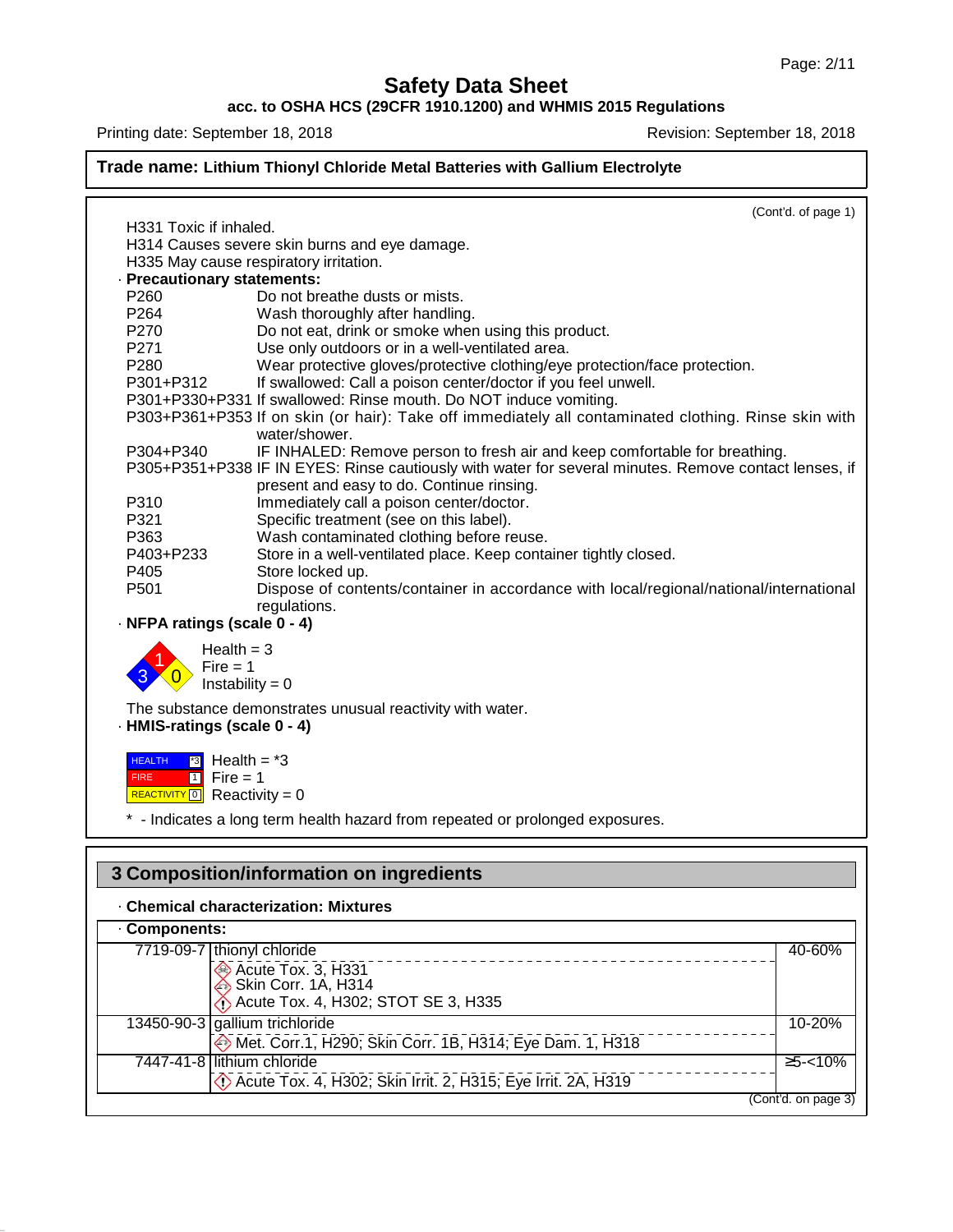**acc. to OSHA HCS (29CFR 1910.1200) and WHMIS 2015 Regulations**

Printing date: September 18, 2018 **Revision: September 18, 2018** Revision: September 18, 2018

**Trade name: Lithium Thionyl Chloride Metal Batteries with Gallium Electrolyte**

(Cont'd. of page 2)

 $2.5 - 5\%$ 

7439-93-2 Lithium

Water-react. 1, H260 Skin Corr. 1B, H314

#### · **Additional information:**

For the listed ingredient(s), the identity and/or exact percentage(s) are being withheld as a trade secret. For the wording of the listed Hazard Statements, refer to section 16.

# **4 First-aid measures**

47.0.13

# · **Description of first aid measures** · **General information:** Immediately remove any clothing soiled by the product. Symptoms of poisoning may even occur after several hours; therefore medical observation for at least 48 hours after the accident. Take affected persons out into the fresh air. **After inhalation:**<br>Unlikely route of exposure. Supply fresh air. Seek immediate medical advice. Provide oxygen treatment if affected person has difficulty breathing. In case of unconsciousness place patient stably in side position for transportation. · **After skin contact:** Immediately rinse with water. Seek immediate medical advice. Immediate medical treatment necessary. Failure to treat burns can prevent wounds from healing. · **After eye contact:** Remove contact lenses if worn, if possible. Rinse opened eye for several minutes under running water. Then consult a doctor. · **After swallowing:** Rinse out mouth and then drink plenty of water. Do not induce vomiting; immediately call for medical help. · **Most important symptoms and effects, both acute and delayed:** Coughing May cause respiratory irritation. Breathing difficulty Caustic effect on skin and mucous membranes. Eye damage. · **Danger:** Danger of gastric perforation. Harmful if swallowed. Danger of pulmonary edema. Danger of impaired breathing. Toxic if inhaled. First-aid measures<br>Description of first aid measures<br>General information:<br>Information references exposures to battery contents, and not exposures to whole units. Exposures to<br>whole units are unlikely to produce health haza **First-aid measures**<br>Description of first aid measures<br>General information:<br>Information references exposures to battery contents<br>whole units are unlikely to produce health hazards.<br>Immediately remove any clothing soiled by Immediately remove any clothir<br>Symptoms of poisoning may ev<br>hours after the accident.<br>Take affected persons out into<br>**After inhalation:**<br>Unlikely route of exposure.<br>Supply fresh air.<br>Seek immediate medical advice Supply fresh air.<br>Seek immediate medical advice<br>Provide oxygen treatment if affe<br>In case of unconsciousness pla<br>**After skin contact:**<br>Unlikely route of exposure.<br>Immediately rinse with water.<br>Seek immediate medical advice Unlikely route of exposure.<br>Immediately rinse with water.<br>Seek immediate medical advice<br>Immediate medical treatment n<br>After eye contact:<br>Unlikely route of exposure.<br>Remove contact lenses if worn,<br>Rinse opened eye for sever After eye contact:<br>
Unlikely route of exposure.<br>
Remove contact lenses if worn,<br>
Rinse opened eye for several m<br>
After swallowing:<br>
Unlikely route of exposure.<br>
Rinse out mouth and then drink<br>
Do not induce vomiting: immed Adverse health effects are not reasonably expected from normal use of product.

(Cont'd. on page 4)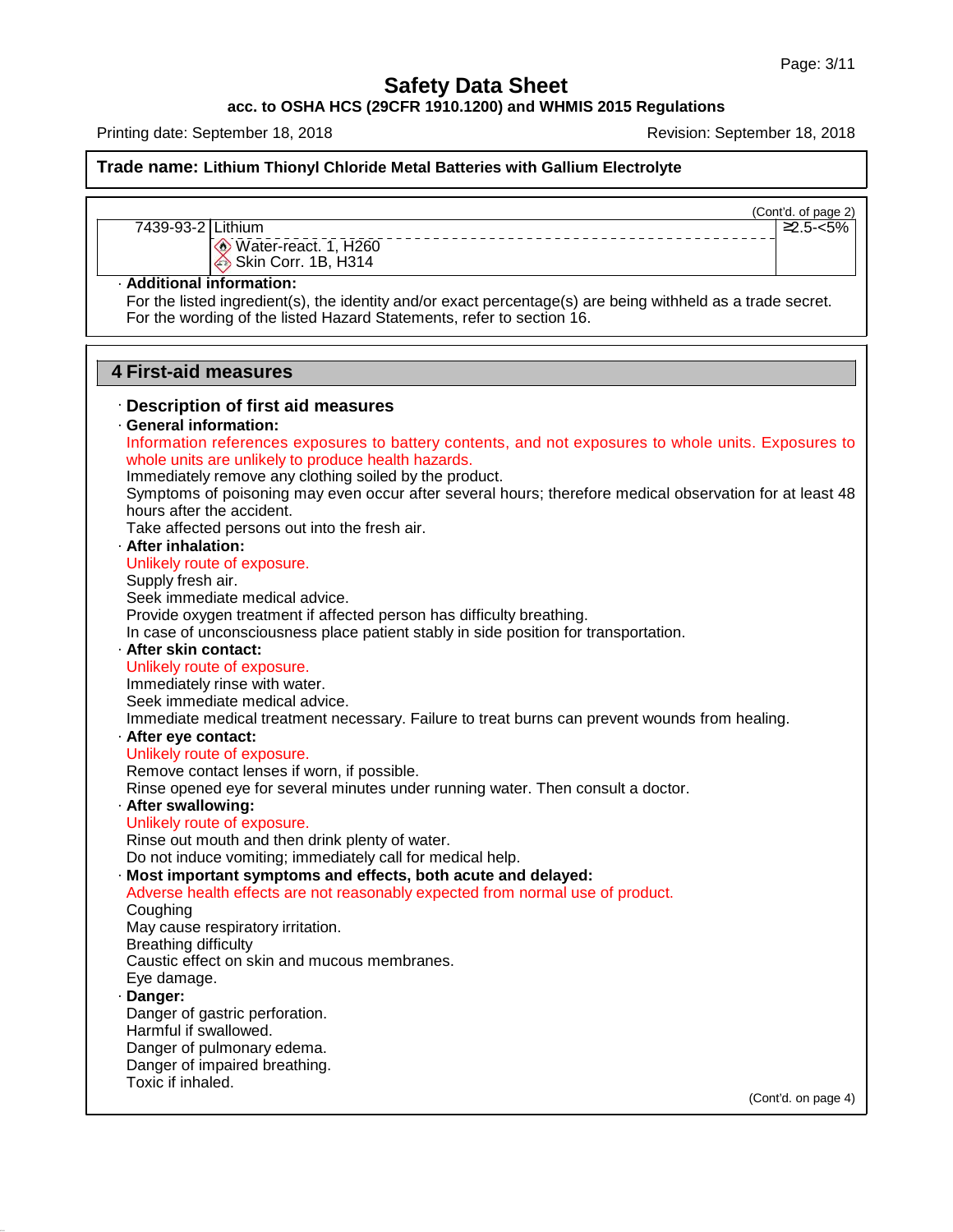**acc. to OSHA HCS (29CFR 1910.1200) and WHMIS 2015 Regulations**

Printing date: September 18, 2018 **Revision: September 18, 2018** Revision: September 18, 2018

# **Trade name: Lithium Thionyl Chloride Metal Batteries with Gallium Electrolyte**

(Cont'd. of page 3)

Causes serious eye damage. Causes burns.

· **Indication of any immediate medical attention and special treatment needed:**

Decontaminate patient thoroughly with sodium bicarbonate solution; assume that some skin contact has taken place. Treat other symptoms symptomatically, with emphasis on maintaining electrolyte balance. Medical supervision for at least 48 hours.

If necessary oxygen respiration treatment.

# **5 Fire-fighting measures**

# · **Extinguishing media**

- · **Suitable extinguishing agents:**
- Dry sand.

47.0.13

Graphite powder such as Lith-X.

Use only the agents indicated above.

- · **For safety reasons unsuitable extinguishing agents:** Water or Halons.
- · **Special hazards arising from the substance or mixture**

Information references exposures to battery contents, and not exposures to whole units. In contact with water releases flammable gases, which may ignite spontaneously. During heating or in case of fire poisonous gases are produced.

- Reacts violently with water. · **Advice for firefighters**
- · **Protective equipment:**
- 

Wear self-contained respiratory protective device. Do not inhale explosion gases or combustion gases.

Wear fully protective suit.

· **Additional information:** Evacuate area and fight fire from from the upwind side.

# **6 Accidental release measures**

· **Personal precautions, protective equipment and emergency procedures** Use respiratory protective device against the effects of fumes/dust/aerosol. Wear protective equipment. Keep unprotected persons away. Ensure adequate ventilation. [In case of inadequate ventilation] wear respiratory protection. Keep people at a distance and stay upwind. Do not allow contact with water. · **Environmental precautions** Do not allow to enter sewers/ surface or ground water. · **Methods and material for containment and cleaning up** If a spill is small, a trained person may attempt to stop or contain the leak by carefully neutralizing spill with calcium carbonate or sodium bicarbonate. Seal leaking container and neutralized product in a plastic bag and transfer to a lidded container for disposal or recovery. Consult an accredited waste disposal contractor or the local authority for additional advice. Large spills should only be handled by specially trained hazardous materials personnel. Do not flush with water or aqueous cleansing agents Send for recovery or disposal in suitable receptacles. · **Reference to other sections** See Section 7 for information on safe handling. (Cont'd. on page 5)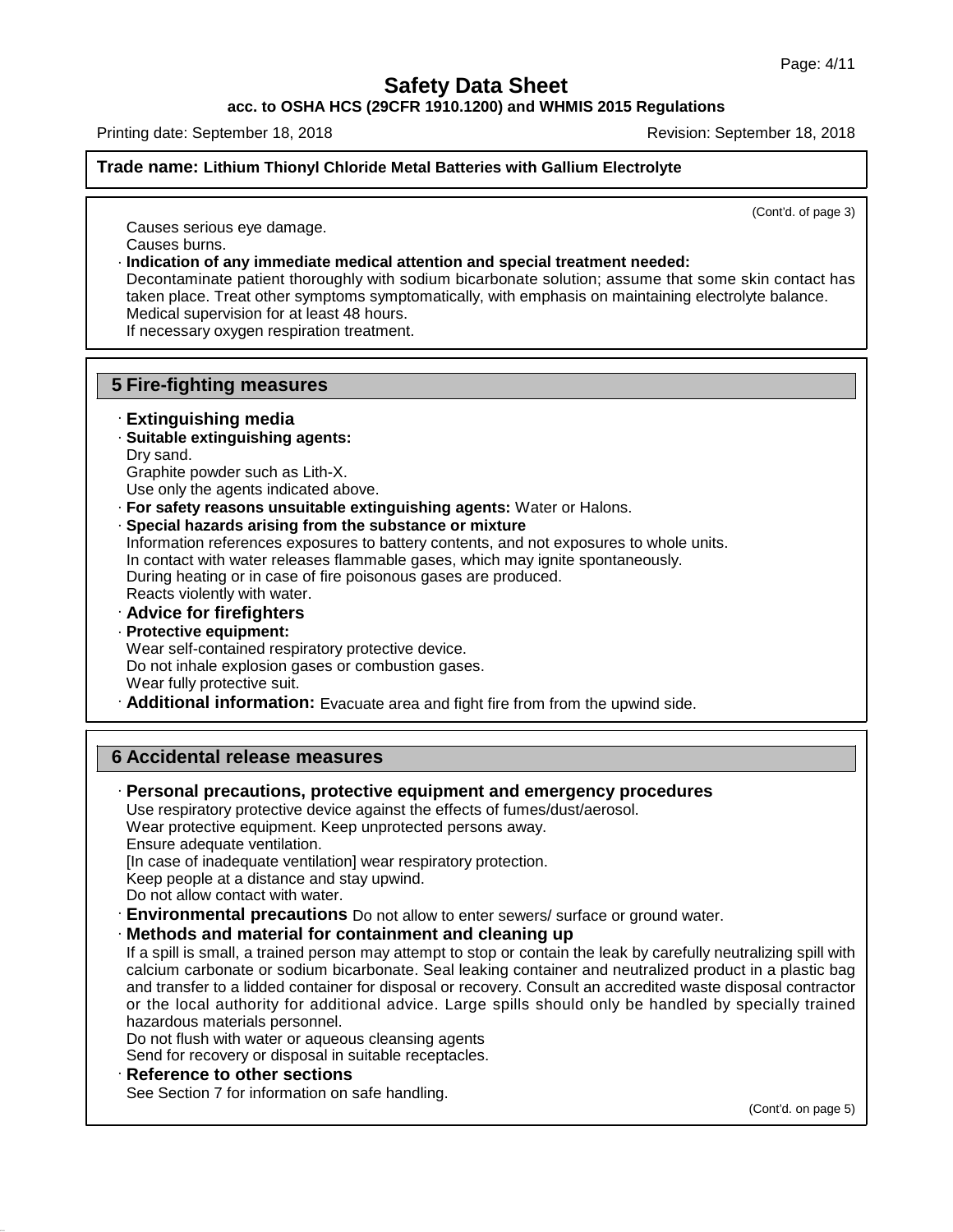**acc. to OSHA HCS (29CFR 1910.1200) and WHMIS 2015 Regulations**

Printing date: September 18, 2018 **Revision: September 18, 2018** Revision: September 18, 2018

**Trade name: Lithium Thionyl Chloride Metal Batteries with Gallium Electrolyte**

(Cont'd. of page 4)

See Section 8 for information on personal protection equipment. See Section 13 for disposal information.

# **7 Handling and storage**

# · **Handling**

# · **Precautions for safe handling:**

Handling and storage<br>
Handling<br>
Precautions for safe handling:<br>
Information is only applicable to product contents, and not to product as normally supplied. This<br>
information is applicable to damaged, leaking, or spilled p **Handling<br>
Handling<br>
Precautions for safe handling:**<br>
Information is only applicable to product contents, and not to product as normally supplied. This<br>
information is applicable to damaged, leaking, or spilled product as Handling<br>Precautions for safe<br>Information is only<br>information is applical<br>these conditions.<br>Keep away from oper<br>OPEN SEALED CEL

Keep away from open flames or temperatures exceeding manufacturer ratings. DO NOT ATTEMPT TO OPEN SEALED CELLS OR BATTERIES – BATTERY CONTENTS MAY PRESENT SERIOUS SAFETY AND HEALTH HAZARDS. SHORT-CIRCUITING THE TERMINALS OF A DEVICE MAY RESULT IN DAMAGE TO DEVICE AND ANY NEARBY OBJECTS OR PERSONNEL.

· **Information about protection against explosions and fires:**

Protect from heat.

Keep respiratory protective device available.

# · **Conditions for safe storage, including any incompatibilities**

· **Requirements to be met by storerooms and receptacles:**

Store only in the original receptacle.

Provide ventilation for receptacles.

· **Information about storage in one common storage facility:** Store away from foodstuffs.

Do not store together with oxidizing and acidic materials.

Do not store together with alkalis (caustic solutions).

- · **Further information about storage conditions:** Avoid storage near extreme heat, ignition sources or open flame. Store in a cool place. Heat will increase pressure and may lead to the receptacle bursting. Keep containers tightly sealed.
- · **Specific end use(s)** No relevant information available.

# · **Control parameters**

**8 Exposure controls/personal protection**<br> **Control parameters**<br> **7719-09-7 thionyl chloride**<br>
REL (USA) Ceiling limit value: 5 mg/m<sup>3</sup>, 1 ppm · **Components with limit values that require monitoring at the workplace:**

| REL (USA) | Ceiling limit value: $5 \text{ mg/m}^3$ , 1 ppm |  |
|-----------|-------------------------------------------------|--|
|           |                                                 |  |
|           |                                                 |  |
|           |                                                 |  |

TLV (USA) Ceiling limit value: 0.2 ppm

EL (Canada) Ceiling limit value: 1 ppm

EV (Canada)  $\int$  Ceiling limit value: 5 mg/m<sup>3</sup>, 1 ppm

LMPE (Mexico) Ceiling limit value: 0.2 ppm

# · **Exposure controls**

47.0.13

# · **General protective and hygienic measures:**

The usual precautionary measures for handling chemicals should be followed.

Information is only applicable to product contents, and not to product as normally supplied. This

(Cont'd. on page 6)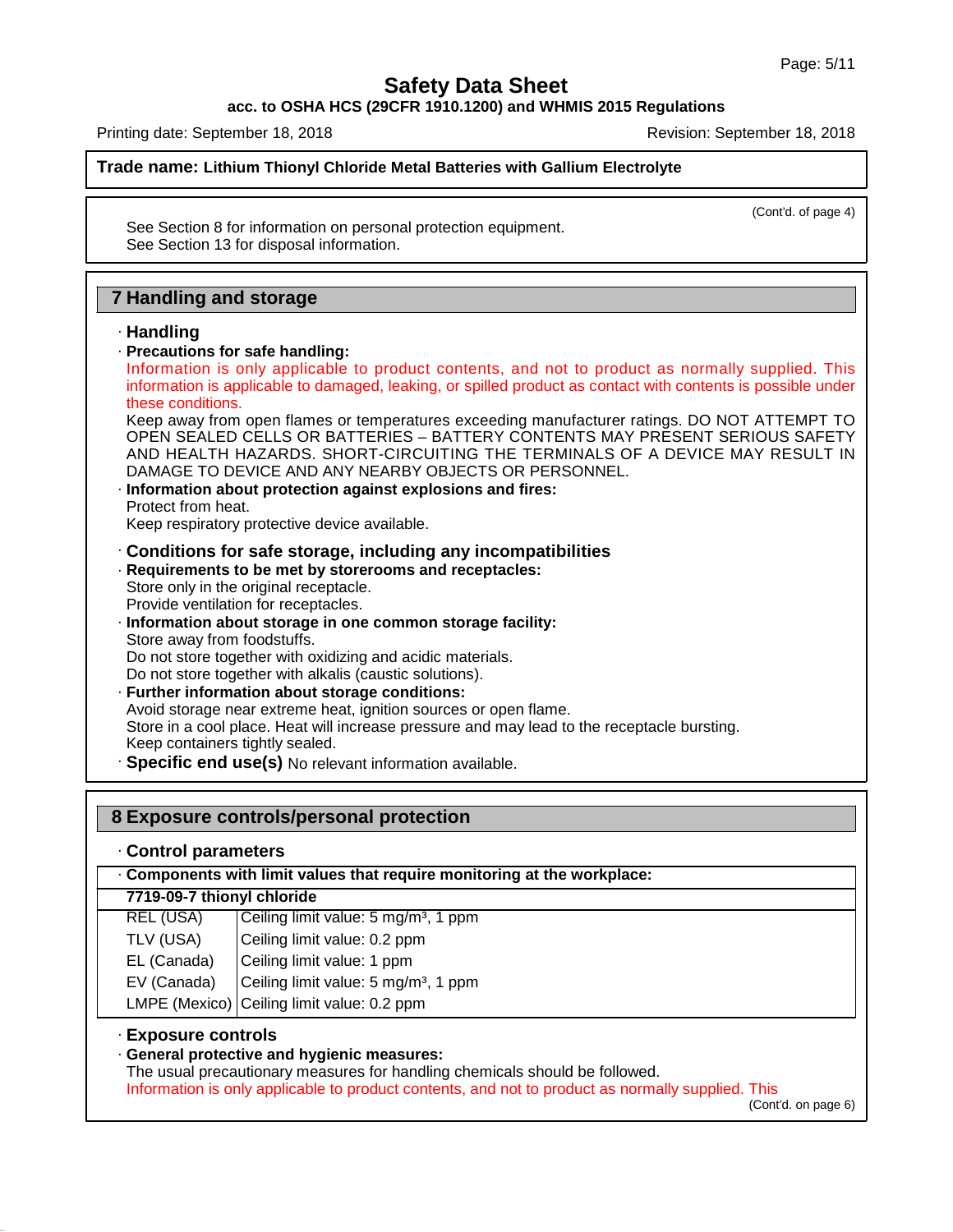(Cont'd. on page 7)

**Safety Data Sheet**

**acc. to OSHA HCS (29CFR 1910.1200) and WHMIS 2015 Regulations**

47.0.13

 $\cdot$  Odor threshold:



sulphurous or ethereal odours.<br>Not determined.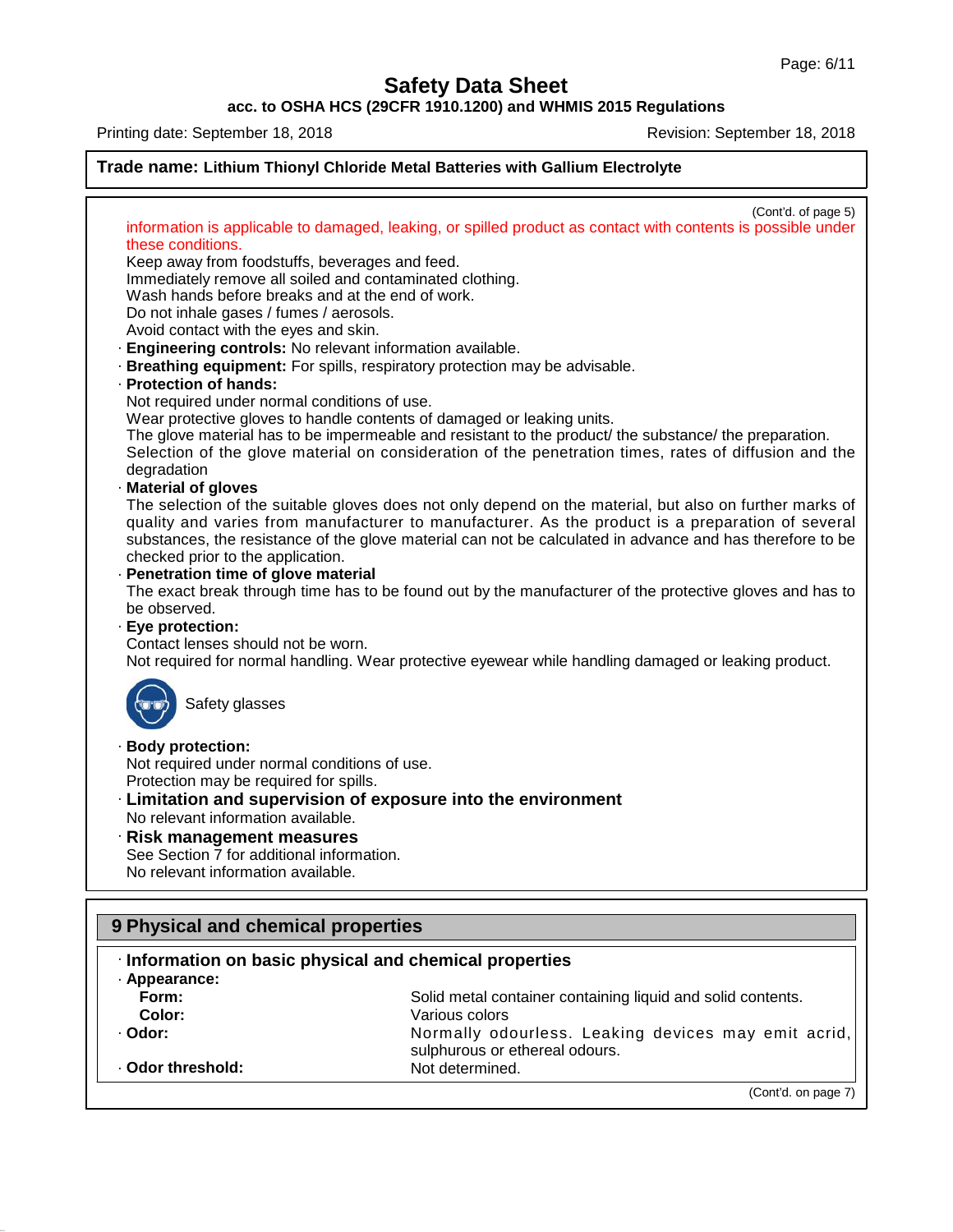# **acc. to OSHA HCS (29CFR 1910.1200) and WHMIS 2015 Regulations**

Printing date: September 18, 2018 **Revision: September 18, 2018** Revision: September 18, 2018

#### **Trade name: Lithium Thionyl Chloride Metal Batteries with Gallium Electrolyte**

|                                                            | (Cont'd. of page 6)                           |
|------------------------------------------------------------|-----------------------------------------------|
| · pH-value:                                                | Not determined.                               |
| · Melting point/Melting range:                             | Not determined.                               |
| <b>Boiling point/Boiling range:</b>                        | Not determined.                               |
| · Flash point:                                             | Not applicable.                               |
| · Flammability (solid, gaseous):                           | Not applicable.                               |
| · Auto-ignition temperature:                               | Not determined.                               |
| · Decomposition temperature:                               | Not determined.                               |
| Danger of explosion:                                       | Product does not present an explosion hazard. |
| · Explosion limits                                         |                                               |
| Lower:                                                     | Not determined.                               |
| Upper:                                                     | Not determined.                               |
| Oxidizing properties:                                      | Not determined.                               |
| · Vapor pressure:                                          | Not determined.                               |
| · Density:                                                 | Not determined.                               |
| · Relative density:                                        | Not determined.                               |
| · Vapor density:                                           | Not determined.                               |
| · Evaporation rate:                                        | Not determined.                               |
| · Solubility in / Miscibility with                         |                                               |
| Water:                                                     | Not determined.                               |
| · Partition coefficient (n-octanol/water): Not determined. |                                               |
| · Viscosity                                                |                                               |
| Dynamic:                                                   | Not determined.                               |
| Kinematic:                                                 | Not determined.                               |
| <b>Other information</b>                                   | No relevant information available.            |

# **10 Stability and reactivity**

· **Reactivity:** No relevant information available.

· **Chemical stability:**

47.0.13

· **Thermal decomposition / conditions to be avoided:** Danger of receptacles bursting because of high vapor pressure if heated. Heating may cause release of toxic fumes.

· **Possibility of hazardous reactions** Hazardous reactions generally occur with contents of leaking batteries only. Toxic fumes may be released if heated above the decomposition point. May produce violent reactions with bases and numerous organic substances including alcohols and amines. Reacts violently with water. · **Conditions to avoid** Excessive heat and contact with oxidizers.

Avoid acids.

· **Incompatible materials** Strong oxidizing agents, bases, amines and aldehydes.

(Cont'd. on page 8)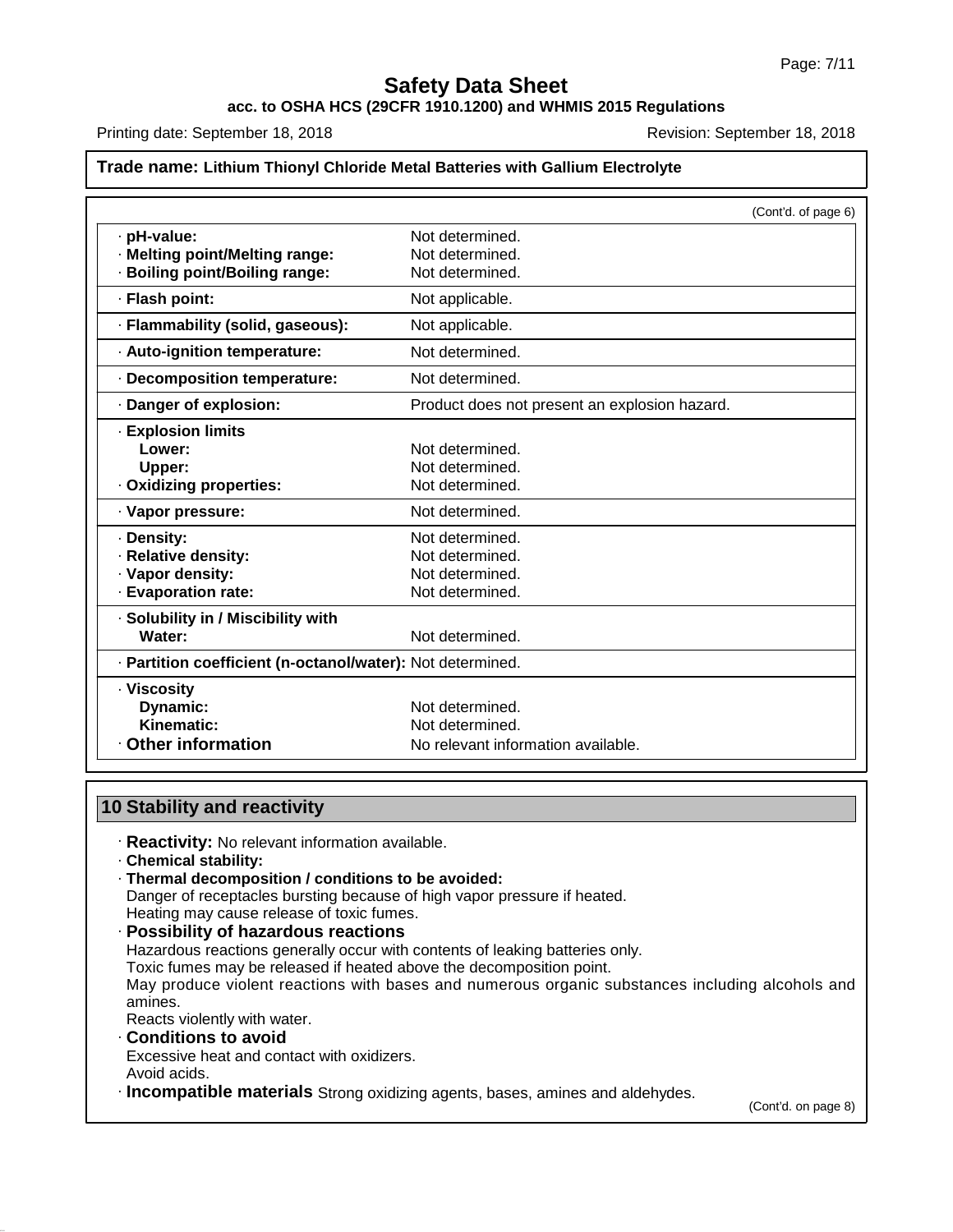# **acc. to OSHA HCS (29CFR 1910.1200) and WHMIS 2015 Regulations**

Printing date: September 18, 2018 **Revision: September 18, 2018** Revision: September 18, 2018

**Trade name: Lithium Thionyl Chloride Metal Batteries with Gallium Electrolyte**

(Cont'd. of page 7)

# · **Hazardous decomposition products** Carbon monoxide and carbon dioxide

Chlorine compounds

Toxic metal compounds

# **11 Toxicological information**

- · **Information on toxicological effects**
- · **Acute toxicity:**

# · **LD/LC50 values that are relevant for classification:**

Oral LD50 >800 mg/kg

**ATE (Acute Toxicity Estimate) 7719-09-7 thionyl chloride**Inhalative  $\lfloor$  LC50/4h $\rfloor$  > 5.5 mg/l (rat)

Inhalative  $LC50/4h$  2.7 mg/l (rat)

# **7447-41-8 lithium chloride**

Oral  $|LD50|$  526 mg/kg (rat)

# · **Primary irritant effect:**

· **On the skin:**

# None from normal handling. Symptoms only seen in exposure to leaking articles. Primary irritant effect:<br>
On the skin:<br>
None from normal handling. Symptoms only seen in exposure to leaking articles.<br>
Strong caustic effect in case of contact with electroyte only.<br>
On the eye:<br>
None from normal handling

Strong caustic effect in case of contact with electroyte only.

· **On the eye:**

- Strong caustic effect in case of contact with electroyte only.
- · **Sensitization:** No sensitizing effects known.
- · **IARC (International Agency for Research on Cancer):**

None of the ingredients are listed.

#### · **NTP (National Toxicology Program):**

None of the ingredients are listed.

#### · **OSHA-Ca (Occupational Safety & Health Administration):**

None of the ingredients are listed.

· **Probable route(s) of exposure:** None

#### · **Acute effects (acute toxicity, irritation and corrosivity):**

None from normal handling. Symptoms only seen in exposure to leaking articles.

Causes severe skin burns and eye damage.

Harmful if swallowed.

Toxic if inhaled.

47.0.13

May cause respiratory irritation.

- · **Repeated dose toxicity:** None.
- · **Germ cell mutagenicity:** Based on available data, the classification criteria are not met.
- · **Carcinogenicity:** Based on available data, the classification criteria are not met.
- · **Reproductive toxicity:** Based on available data, the classification criteria are not met.

· **STOT-single exposure:** May cause respiratory irritation.

· **STOT-repeated exposure:** Based on available data, the classification criteria are not met.

· **Aspiration hazard:** Based on available data, the classification criteria are not met.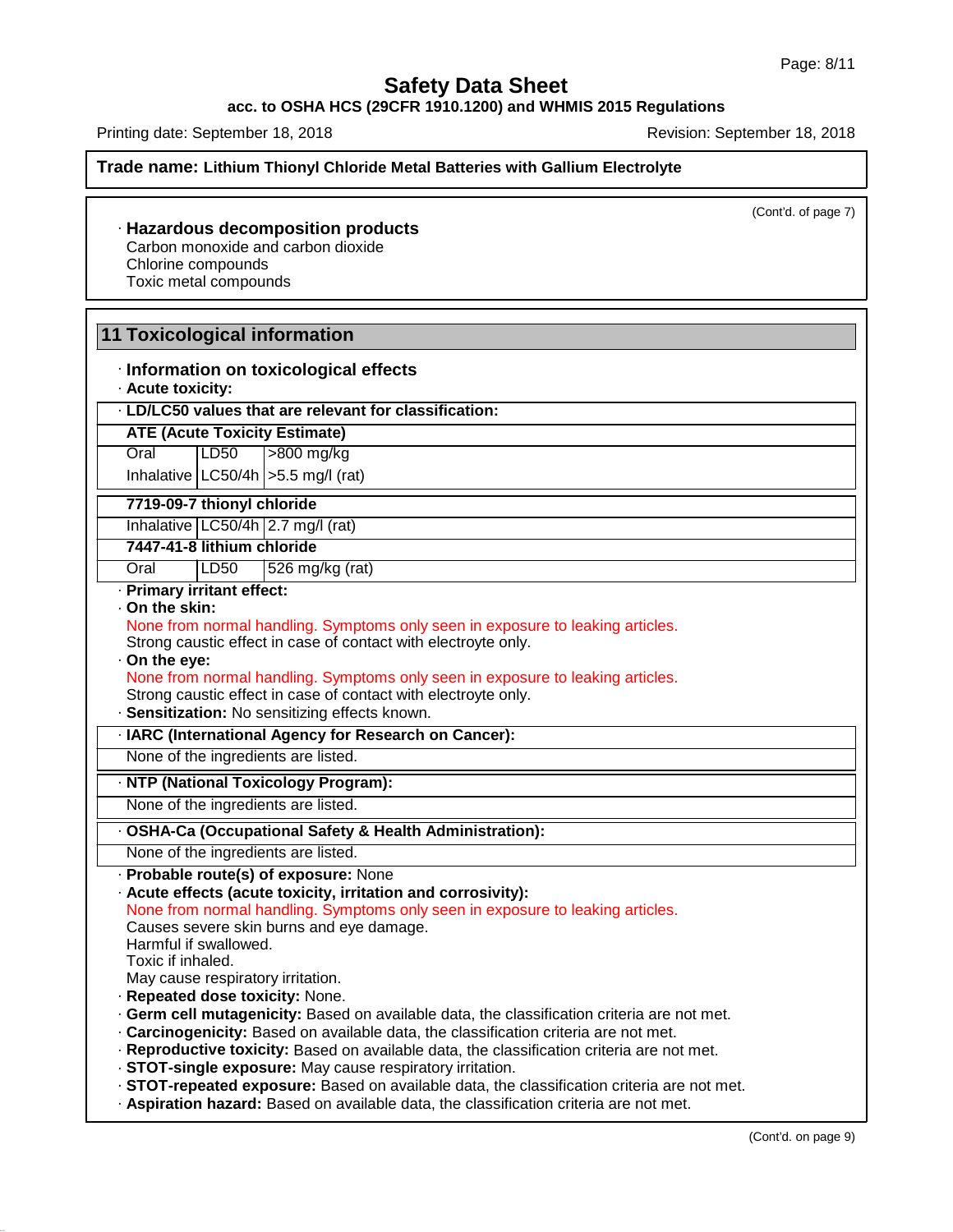# **acc. to OSHA HCS (29CFR 1910.1200) and WHMIS 2015 Regulations**

Printing date: September 18, 2018 **Revision: September 18, 2018** Revision: September 18, 2018

# **Trade name: Lithium Thionyl Chloride Metal Batteries with Gallium Electrolyte**

(Cont'd. of page 8)

# **12 Ecological information**

# · **Toxicity**

- · **Aquatic toxicity** No relevant information available.
- · **Persistence and degradability** Easily biodegradable
- · **Bioaccumulative potential:** No relevant information available.
- · **Mobility in soil:** No relevant information available.
- · **Additional ecological information**
- · **General notes:** Avoid transfer into the environment.
- · **Results of PBT and vPvB assessment**
- · **PBT:** Not applicable.
- · **vPvB:** Not applicable.
- · **Other adverse effects** No relevant information available.

# **13 Disposal considerations**

### · **Waste treatment methods**

· **Recommendation:**

47.0.13

Must not be disposed of together with household garbage. Do not allow product to reach sewage system. Contact manufacturer for recycling information.

The user of this material has the responsibility to dispose of unused material, residues and containers in compliance with all relevant local, state and federal laws and regulations regarding treatment, storage and disposal for hazardous and nonhazardous wastes. Residual materials should be treated as hazardous.

#### · **Uncleaned packagings**

· **Recommendation:** Disposal must be made according to official regulations.

| · UN-Number                  |                         |  |
|------------------------------|-------------------------|--|
| · DOT, ADR, IMDG, IATA       | <b>UN3090</b>           |  |
| · UN proper shipping name    |                         |  |
| · DOT, IATA                  | Lithium metal batteries |  |
| · ADR, IMDG                  | LITHIUM METAL BATTERIES |  |
| · Transport hazard class(es) |                         |  |
| · DOT, IMDG, IATA            |                         |  |
|                              |                         |  |
| · Class                      | 9                       |  |
| · Label                      | 9A                      |  |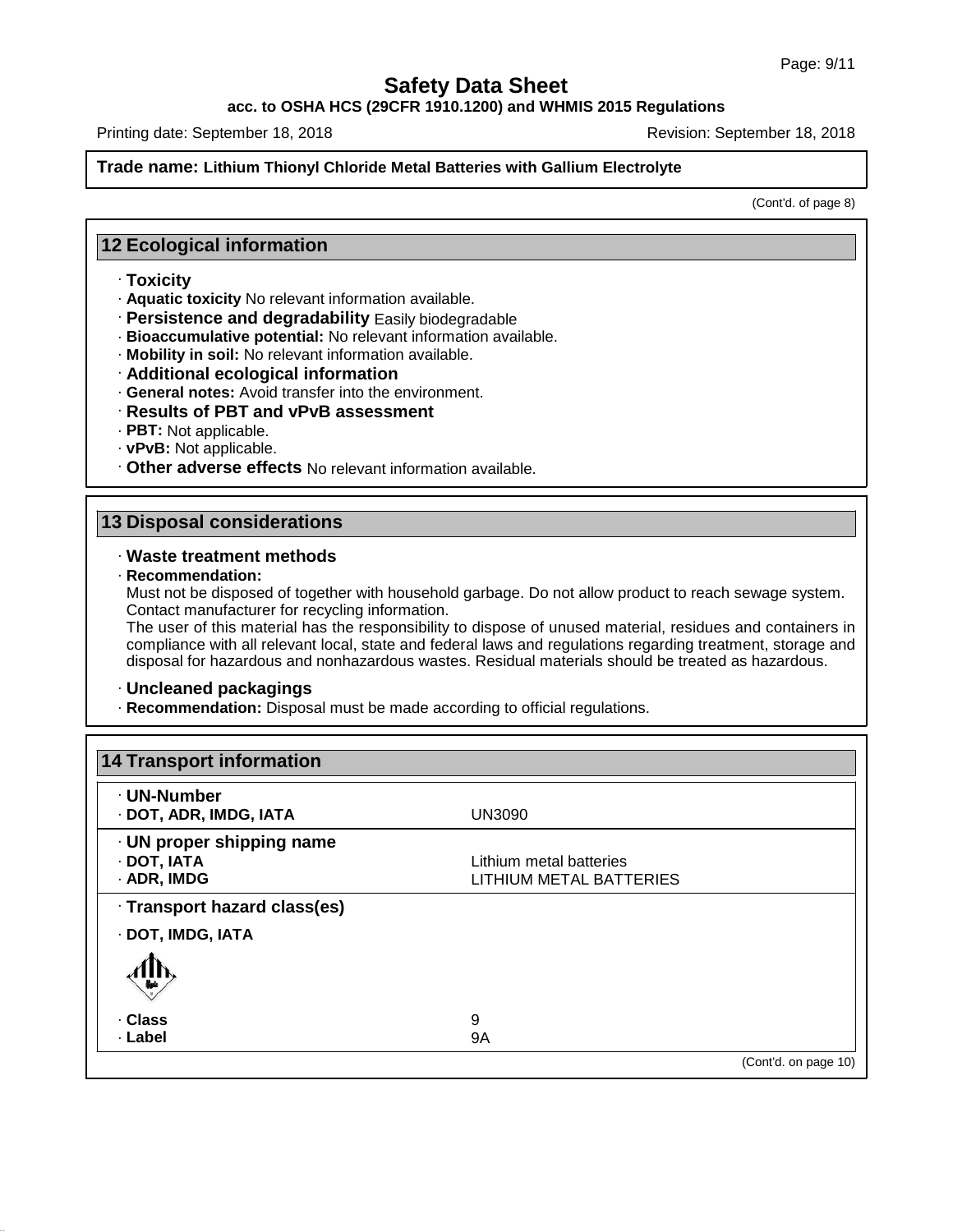### **acc. to OSHA HCS (29CFR 1910.1200) and WHMIS 2015 Regulations**

Printing date: September 18, 2018 **Revision: September 18, 2018** Revision: September 18, 2018

47.0.13

# **Trade name: Lithium Thionyl Chloride Metal Batteries with Gallium Electrolyte**

|                                              | (Cont'd. of page 9)                             |
|----------------------------------------------|-------------------------------------------------|
| $·$ ADR                                      |                                                 |
|                                              |                                                 |
| · Class                                      | 9 (M4)                                          |
| · Label                                      | 9A                                              |
| · Packing group                              |                                                 |
| · DOT, ADR, IMDG, IATA                       | Ш                                               |
| <b>Environmental hazards</b>                 |                                                 |
| · Marine pollutant:                          | No.                                             |
| · Special precautions for user               | Warning: Miscellaneous dangerous substances and |
|                                              | articles                                        |
| · EMS Number:                                | $F-A, S-I$                                      |
| · Transport in bulk according to Annex II of |                                                 |
| <b>MARPOL73/78 and the IBC Code</b>          | Not applicable.                                 |

# **15 Regulatory information** · **Safety, health and environmental regulations/legislation specific for the substance or mixture** · **United States (USA)** · **SARA** · **Section 302 (extremely hazardous substances):** None of the ingredients are listed. · **Section 355 (extremely hazardous substances):** 13450-90-3 gallium trichloride · **Section 313 (Specific toxic chemical listings):** None of the ingredients are listed. · **TSCA (Toxic Substances Control Act)** Contact manufacturer for further information. · **Proposition 65 (California)** · **Chemicals known to cause cancer:** None of the ingredients are listed. · **Chemicals known to cause developmental toxicity for females:** None of the ingredients are listed. · **Chemicals known to cause developmental toxicity for males:** None of the ingredients are listed. · **Chemicals known to cause developmental toxicity:** None of the ingredients are listed.

(Cont'd. on page 11)